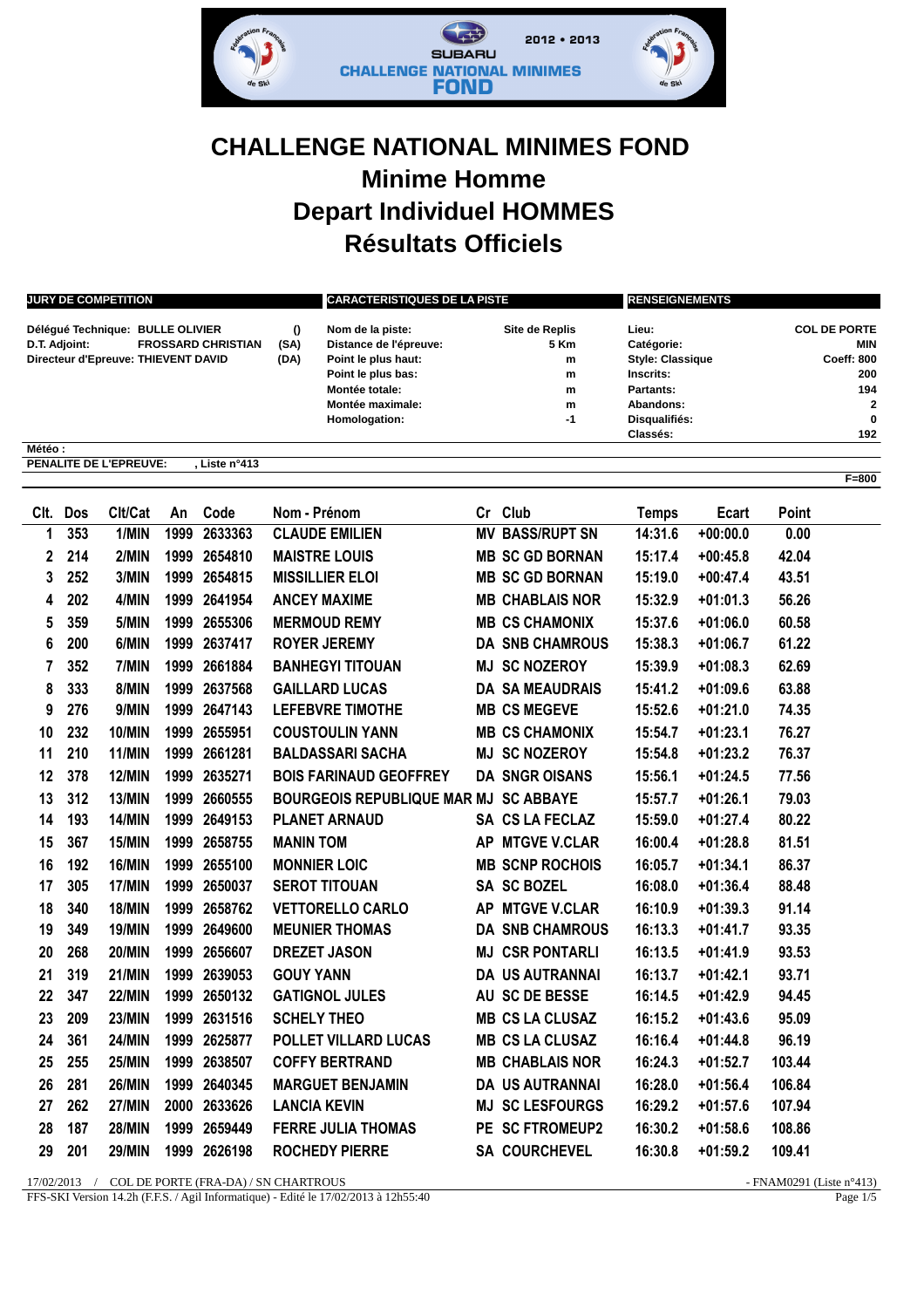|    | Clt. Dos | Clt/Cat       | An | Code         | Nom - Prénom                  | Cr Club                | <b>Temps</b> | Ecart      | Point  |
|----|----------|---------------|----|--------------|-------------------------------|------------------------|--------------|------------|--------|
| 30 | 291      | 30/MIN        |    | 1999 2639083 | <b>ARNAUD MELVIN</b>          | <b>DA US AUTRANNAI</b> | 16:36.1      | $+02:04.5$ | 114.27 |
| 31 | 217      | 31/MIN        |    | 2000 2646689 | <b>LEVET TOM</b>              | <b>DA SN CHARTROUS</b> | 16:39.4      | $+02:07.8$ | 117.30 |
| 32 | 228      | <b>32/MIN</b> |    | 1999 2660654 | <b>CHRISTMANN THEO</b>        | <b>MV SC RANSPACH</b>  | 16:43.1      | $+02:11.5$ | 120.70 |
| 33 | 302      | 33/MIN        |    | 2000 2656107 | <b>GOALABRE MATHIEU</b>       | AP SC QUEYRAS          | 16:43.6      | $+02:12.0$ | 121.16 |
| 34 | 310      | 34/MIN        |    | 2000 2660243 | <b>BLONDAZ ZIAN</b>           | <b>MB CS CHAMONIX</b>  | 16:43.9      | $+02:12.3$ | 121.43 |
| 35 | 298      | 35/MIN        |    | 2000 2660140 | <b>PERNET ARTHUR</b>          | <b>MB SC GD BORNAN</b> | 16:44.3      | $+02:12.7$ | 121.80 |
| 36 | 258      | 36/MIN        |    | 2000 2638597 | <b>DUCOURET ENZO</b>          | <b>SA SC BOZEL</b>     | 16:45.5      | $+02:13.9$ | 122.90 |
| 37 | 300      | 37/MIN        |    | 1999 2625867 | <b>CHAPPAZ JULES</b>          | <b>MB CS LA CLUSAZ</b> | 16:47.7      | $+02:16.1$ | 124.92 |
| 38 | 261      | <b>38/MIN</b> |    | 1999 2647244 | PETERSCHMITT LYES             | <b>DA GUC GRENOBLE</b> | 16:48.7      | $+02:17.1$ | 125.84 |
| 39 | 247      | 39/MIN        |    | 1999 2632648 | <b>CLARET TOURNIER SAMY</b>   | <b>MB CS CHAMONIX</b>  | 16:50.5      | $+02:18.9$ | 127.49 |
| 40 | 197      | 40/MIN        |    | 1999 2650303 | <b>CLAUDEL BASTIAN</b>        | <b>MB CS CHAMONIX</b>  | 16:51.7      | $+02:20.1$ | 128.59 |
| 41 | 314      | 41/MIN        |    | 1999 2655282 | <b>OTHMAN ETIENNE</b>         | <b>MB PRAZ LYS-SOM</b> | 16:53.0      | $+02:21.4$ | 129.78 |
| 42 | 181      | 42/MIN        |    | 2000 2632142 | <b>THIBAL THEO</b>            | SA CS LA FECLAZ        | 16:53.8      | $+02:22.2$ | 130.52 |
| 43 | 266      | 43/MIN        |    | 1999 2661282 | <b>ROUSSEAUX SIMON</b>        | <b>MJ SC NOZEROY</b>   | 16:54.3      | $+02:22.7$ | 130.98 |
| 44 | 238      | 44/MIN        |    | 1999 2654817 | <b>TOCHON ALEXIS</b>          | <b>MB SC GD BORNAN</b> | 16:56.3      | $+02:24.7$ | 132.81 |
| 45 | 242      | 45/MIN        |    | 1999 2639330 | <b>RAFFIN LEO</b>             | <b>MJ HT JURA SKI</b>  | 16:56.9      | $+02:25.3$ | 133.36 |
| 46 | 256      | 46/MIN        |    | 1999 2638619 | <b>MOREL THEO</b>             | LY US CORMARANC        | 16:58.3      | $+02:26.7$ | 134.65 |
| 47 | 259      | 47/MIN        |    | 1999 2654356 | <b>BONY FLORIN</b>            | <b>MB DRAGONS ANNY</b> | 16:58.8      | $+02:27.2$ | 135.11 |
| 48 | 240      | <b>48/MIN</b> |    | 2000 2660139 | <b>BRIFFAZ THOMAS</b>         | <b>MB SC GD BORNAN</b> | 16:59.7      | $+02:28.1$ | 135.93 |
| 49 | 280      | 49/MIN        |    | 2000 2631525 | <b>DOUILLET ARTHUR</b>        | <b>DA SN CHARTROUS</b> | 17:00.3      | $+02:28.7$ | 136.48 |
| 50 | 185      | 50/MIN        |    | 1999 2633561 | <b>OLLIER AXEL</b>            | <b>MB SC CONTAMINE</b> | 17:02.0      | $+02:30.4$ | 138.04 |
| 51 | 227      | 51/MIN        |    | 2000 2649628 | <b>RAMAZ PHILIBERT</b>        | <b>SA BAUGES S.N</b>   | 17:02.8      | $+02:31.2$ | 138.78 |
| 52 | 328      | 52/MIN        |    | 1999 2660176 | <b>PARISOT LORIS</b>          | <b>MJ OLYMP MT DOR</b> | 17:07.2      | $+02:35.6$ | 142.82 |
| 53 | 295      | 53/MIN        |    | 1999 2629519 | <b>BARBIER ALFRED</b>         | <b>MB SC CONTAMINE</b> | 17:07.9      | $+02:36.3$ | 143.46 |
| 54 | 320      | 54/MIN        |    | 1999 2649145 | <b>DURIEUX LENAIC</b>         | <b>SA BAUGES S.N</b>   | 17:08.6      | $+02:37.0$ | 144.10 |
| 55 | 325      | 55/MIN        |    | 1999 2654639 | <b>BAJARD JOSSELIN</b>        | <b>DA SNB CHAMROUS</b> | 17:09.9      | $+02:38.3$ | 145.30 |
| 56 | 229      | 56/MIN        |    | 1999 2659301 | <b>GOULET LUCIEN</b>          | AP ES VALLOUISE        | 17:11.3      | $+02:39.7$ | 146.58 |
| 57 | 297      | 57/MIN        |    | 2000 2640679 | <b>ABEL VALENTIN</b>          | <b>MB PRAZ LYS-SOM</b> | 17:12.2      | $+02:40.6$ | 147.41 |
| 58 | 294      | <b>58/MIN</b> |    | 1999 2646355 | <b>BERTOLINI LUCAS</b>        | <b>MB SCNP ROCHOIS</b> | 17:16.0      | $+02:44.4$ | 150.89 |
| 59 | 364      | 59/MIN        |    | 2000 2654455 | <b>GUILLAUME PAUL</b>         | <b>DA SN CHARTROUS</b> | 17:16.5      | $+02:44.9$ | 151.35 |
| 60 | 184      | 60/MIN        |    | 2000 2660731 | <b>COUPAT SABIN</b>           | FZ BESSAT SHIV         | 17:17.0      | $+02:45.4$ | 151.81 |
| 61 | 373      | 61/MIN        |    | 1999 2649152 | <b>VENIARD QUENTIN</b>        | SA CS LA FECLAZ        | 17:17.2      | $+02:45.6$ | 152.00 |
| 62 | 282      | 62/MIN        |    | 2000 2638107 | <b>RIQUIER SIMON</b>          | <b>MB SCNP ROCHOIS</b> | 17:17.4      | $+02:45.8$ | 152.18 |
| 63 | 253      | 63/MIN        |    | 1999 2638108 | <b>COMPOIS PIERRICK</b>       | <b>MB SC CONTAMINE</b> | 17:18.6      | $+02:47.0$ | 153.28 |
| 64 | 354      | 64/MIN        |    | 1999 2637763 | PIERREL JULIEN                | <b>MV VAGNEY ROCHE</b> | 17:18.8      | $+02:47.2$ | 153.46 |
| 65 | 195      | 65/MIN        |    | 1999 2654764 | <b>GIRARD CARRABIN DORIAN</b> | <b>DA US AUTRANNAI</b> | 17:19.0      | $+02:47.4$ | 153.65 |
| 66 | 204      | 66/MIN        |    | 1999 2625855 | <b>DELQUAIRE MATHIEU</b>      | AU SC DE BESSE         | 17:19.7      | $+02:48.1$ | 154.29 |
| 67 | 296      | 67/MIN        |    | 1999 2639337 | <b>ZANELLATO FLORIAN</b>      | SA CS VAL CENIS        | 17:20.3      | $+02:48.7$ | 154.84 |
| 68 | 213      | 68/MIN        |    | 2000 2639892 | <b>BEAUVAIS CESAR</b>         | <b>MB CS MEGEVE</b>    | 17:23.2      | $+02:51.6$ | 157.50 |
| 69 | 271      | 69/MIN        |    | 1999 2642500 | <b>FOREST GUENOLE</b>         | DA US AUTRANNAI        | 17:25.6      | $+02:54.0$ | 159.71 |
| 70 | 241      | <b>70/MIN</b> |    | 2000 2661474 | <b>CABAUD BAPTISTE</b>        | MJ OYE-PALLET          | 17:28.7      | $+02:57.1$ | 162.55 |
| 71 | 236      | <b>71/MIN</b> |    | 1999 2623467 | <b>ROUILLON FRANCOIS</b>      | AP SAUZE BARCEL        | 17:30.7      | $+02:59.1$ | 164.39 |
| 72 | 207      | <b>72/MIN</b> |    | 1999 2658756 | <b>MEUNIER AMBROISE</b>       | AP MTGVE V.CLAR        | 17:32.6      | $+03:01.0$ | 166.13 |
| 73 | 336      | <b>73/MIN</b> |    | 2000 2654304 | HUDRY CLERGEON MATTHIEU       | <b>MB CS LA CLUSAZ</b> | 17:33.3      | $+03:01.7$ | 166.77 |
| 74 | 375      | <b>74/MIN</b> |    | 1999 2649150 | <b>RENAUX HUGO</b>            | SA CS LA FECLAZ        | 17:33.5      | $+03:01.9$ | 166.96 |
| 75 | 324      | <b>75/MIN</b> |    | 1999 2655316 | <b>CARRON MAXIME</b>          | <b>DA SNB CHAMROUS</b> | 17:34.1      | $+03:02.5$ | 167.51 |
| 76 | 264      | <b>76/MIN</b> |    | 2000 2643608 | <b>LAFFONT BAPTISTE</b>       | <b>DA VERCORS SKF</b>  | 17:41.7      | $+03:10.1$ | 174.48 |
| 77 | 199      | 77/MIN        |    | 2000 2649626 | <b>MICHELON FLORIAN</b>       | <b>SA BAUGES S.N</b>   | 17:43.5      | $+03:11.9$ | 176.14 |
| 78 | 189      | <b>78/MIN</b> |    | 2000 2660601 | <b>GIROD LOUIS</b>            | <b>MB VILLARD/BOEG</b> | 17:44.4      | $+03:12.8$ | 176.96 |
| 79 | 215      | <b>79/MIN</b> |    | 2000 2654585 | <b>MUFFAT BAPTISTE</b>        | <b>DA SN CHARTROUS</b> | 17:47.9      | $+03:16.3$ | 180.17 |
| 80 | 344      | 80/MIN        |    | 2000 2643485 | <b>BOURGEAIS AYMERIC</b>      | LY SC LOMPNES          | 17:49.0      | $+03:17.4$ | 181.18 |
|    |          |               |    |              |                               |                        |              |            |        |

 $17/02/2013$  / COL DE PORTE (FRA-DA) / SN CHARTROUS FFS-SKI Version 14.2h (F.F.S. / Agil Informatique) - Edité le 17/02/2013 à 12h55:40

- FNAM0291 (Liste n°413)<br>Page  $2/5$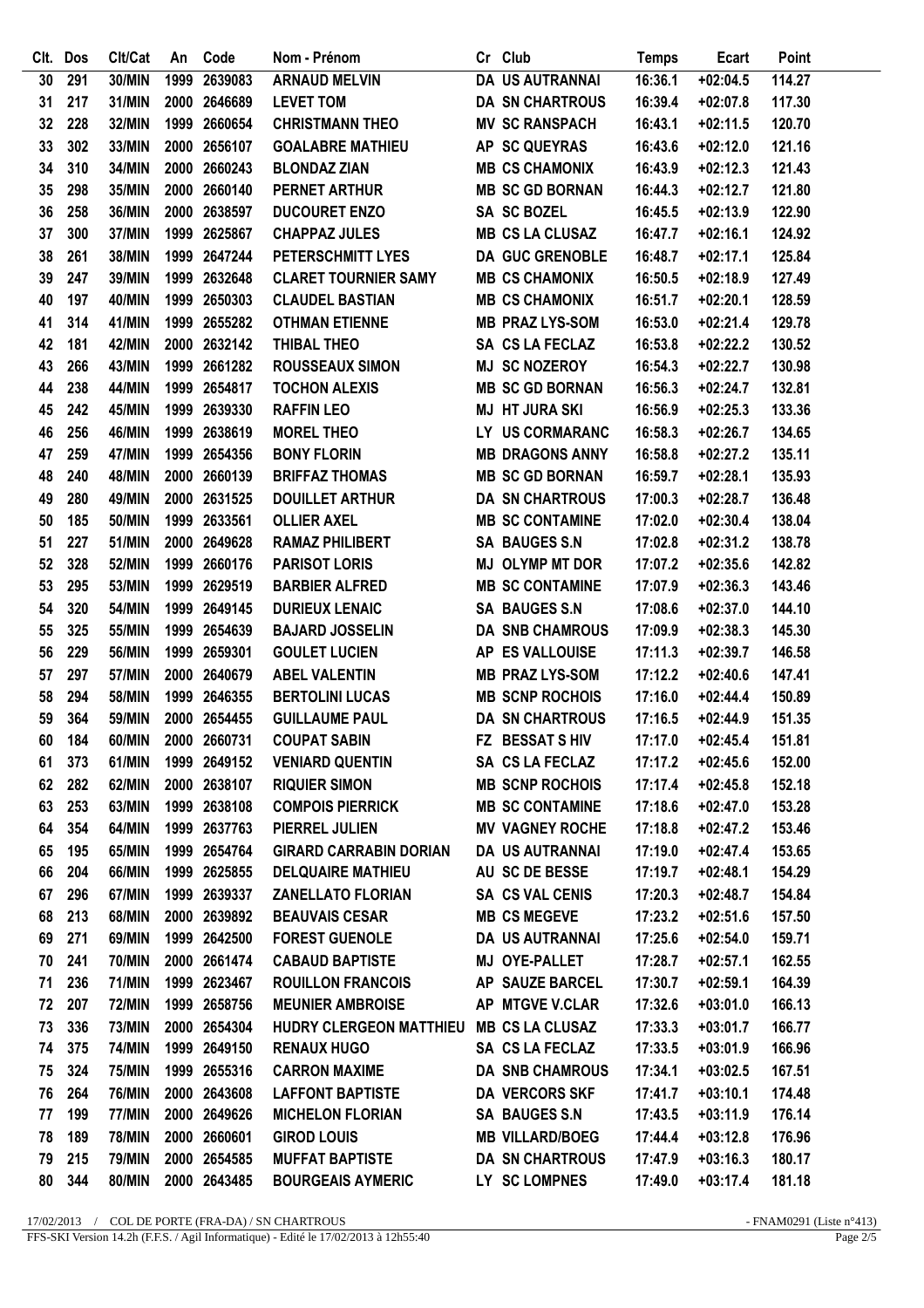| CIt.       | <b>Dos</b> | Clt/Cat        | An   | Code         | Nom - Prénom                              | Cr Club                | <b>Temps</b> | <b>Ecart</b> | Point  |
|------------|------------|----------------|------|--------------|-------------------------------------------|------------------------|--------------|--------------|--------|
| 81         | 183        | 81/MIN         |      | 2000 2638312 | <b>DALMASSO KEVIN</b>                     | AP MTGVE V.CLAR        | 17:49.8      | $+03:18.2$   | 181.92 |
| 82         | 208        | <b>82/MIN</b>  |      | 1999 2654345 | <b>GAVATORTA THEO</b>                     | <b>MB DRAGONS ANNY</b> | 17:50.2      | $+03:18.6$   | 182.29 |
| 83         | 345        | 83/MIN         |      | 1999 2646856 | <b>THIRIAT JULES</b>                      | <b>MV VAGNEY ROCHE</b> | 17:52.0      | $+03:20.4$   | 183.94 |
| 83         | 374        | 83/MIN         |      | 1999 2658124 | <b>GIROUD THIBAUT</b>                     | <b>DA GUC GRENOBLE</b> | 17:52.0      | $+03:20.4$   | 183.94 |
| 85         | 365        | 85/MIN         |      | 2000 2660593 | <b>FONTAINE PAUL</b>                      | <b>MB CHABLAIS NOR</b> | 17:52.3      | $+03:20.7$   | 184.21 |
| 86         | 303        | <b>86/MIN</b>  |      | 1999 2633328 | <b>VERDAN AYMERIC</b>                     | SA CS LA FECLAZ        | 17:53.3      | $+03:21.7$   | 185.13 |
| 87         | 356        | <b>87/MIN</b>  |      | 2000 2654434 | <b>BARTHEZ XAVIER</b>                     | SA CS LA FECLAZ        | 17:53.8      | $+03:22.2$   | 185.59 |
| 88         | 212        | 88/MIN         |      | 2000 2636742 | <b>BROISAT LILIAN</b>                     | <b>DA CS VILLARD</b>   | 17:53.9      | $+03:22.3$   | 185.68 |
| 89         | 254        | 89/MIN         |      | 2000 2660146 | <b>BASTARD R JEAN MARIE</b>               | <b>MB SC GD BORNAN</b> | 17:54.3      | $+03:22.7$   | 186.05 |
| 90         | 322        | 90/MIN         | 1999 | 2644117      | <b>COURTIN FLORIAN</b>                    | LY CS VALROMEY         | 17:55.7      | $+03:24.1$   | 187.33 |
| 91         | 346        | 91/MIN         |      | 1999 2655283 | PIERRU THEO                               | <b>MB PRAZ LYS-SOM</b> | 17:57.7      | $+03:26.1$   | 189.17 |
| 92         | 196        | 92/MIN         |      | 1999 2660006 | <b>FISCHER BLAISE</b>                     | <b>MV SC BARR</b>      | 18:00.2      | $+03:28.6$   | 191.46 |
| 93         | 279        | 93/MIN         | 1999 | 2660533      | <b>GALBOURDIN PIERRE</b>                  | <b>MV LA BRESSAUDE</b> | 18:03.7      | $+03:32.1$   | 194.68 |
| 94         | 327        | 94/MIN         |      | 2000 2646382 | <b>MILICI BRICE</b>                       | <b>MB CS MEGEVE</b>    | 18:04.4      | $+03:32.8$   | 195.32 |
| 95         | 289        | 95/MIN         |      | 1999 2654805 | <b>BASTARD ROSSET GREGOIRE</b>            | <b>MB SC GD BORNAN</b> | 18:05.0      | $+03:33.4$   | 195.87 |
| 96         | 304        | 96/MIN         |      | 1999 2654524 | <b>BIJU DUVAL TITOUAN</b>                 | <b>DA GUC GRENOBLE</b> | 18:05.1      | $+03:33.5$   | 195.96 |
| 96         | 370        | 96/MIN         |      | 2000 2637768 | <b>DIDIERLAURENT ROMAIN</b>               | <b>MV VAGNEY ROCHE</b> | 18:05.1      | $+03:33.5$   | 195.96 |
| 98         | 341        | 98/MIN         | 1999 | 2654346      | <b>ROMERI MATTEO</b>                      | <b>MB DRAGONS ANNY</b> | 18:05.4      | $+03:33.8$   | 196.24 |
| 99         | 363        | 99/MIN         |      | 2000 2643969 | <b>BOUCHEX BELLOMIE LOIC</b>              | <b>MB CS MEGEVE</b>    | 18:06.1      | $+03:34.5$   | 196.88 |
| 100        | 203        | 100/MIN        |      | 1999 2654640 | PERUCCIO LOIC                             | <b>DA SNB CHAMROUS</b> | 18:11.8      | $+03:40.2$   | 202.11 |
|            | 244        | 101/MIN        |      | 1999 2628834 | <b>DURIEZ GABIN</b>                       | <b>SA CS VAL CENIS</b> | 18:16.5      | $+03:44.9$   | 206.42 |
| 101<br>102 | 222        | 102/MIN        |      | 2000 2659883 | PERRILLAT BOTTONET MATHIE MB CS LA CLUSAZ |                        | 18:18.1      | $+03:46.5$   | 207.89 |
|            |            |                |      |              |                                           |                        |              |              |        |
| 103        | 342        | 103/MIN        |      | 1999 2658753 | <b>BLAIS QUENTIN</b>                      | AP MTGVE V.CLAR        | 18:18.8      | $+03:47.2$   | 208.54 |
| 104        | 275        | 104/MIN        | 1999 | 2660018      | <b>TRAVERSAZ CLEMENT</b>                  | LY CS VALROMEY         | 18:18.9      | $+03:47.3$   | 208.63 |
| 105        | 335        | 105/MIN        |      | 2000 2649102 | <b>DEREXEL JUSTIN</b>                     | <b>MV GERARDMER SN</b> | 18:19.9      | $+03:48.3$   | 209.55 |
| 106        | 269        | 106/MIN        |      | 2000 2643952 | <b>FERRAN PABLO</b>                       | PE SC FTROMEUP2        | 18:20.9      | $+03:49.3$   | 210.46 |
| 107        | 301        | <b>107/MIN</b> |      | 1999 2637260 | <b>LOCATELLI SHAN</b>                     | LY SC BRENOD           | 18:21.1      | $+03:49.5$   | 210.65 |
| 108        | 357        | 108/MIN        | 2000 | 2663796      | <b>PIN THOMAS</b>                         | <b>DA CS VILLARD</b>   | 18:21.4      | $+03:49.8$   | 210.92 |
| 109        | 286        | 109/MIN        | 2000 | 2659938      | <b>JOSSERAND AURELIEN</b>                 | <b>DA SNGR OISANS</b>  | 18:22.3      | $+03:50.7$   | 211.75 |
| 110        | 248        | 110/MIN        |      | 2000 2663579 | <b>MONTEIRO OLIVIER</b>                   | AP GAP-BAYARD          | 18:27.2      | $+03:55.6$   | 216.25 |
| 111        | 186        | <b>111/MIN</b> |      | 1999 2655101 | <b>MANDEL LUCAS</b>                       | <b>MB SCNP ROCHOIS</b> | 18:27.5      | $+03:55.9$   | 216.52 |
|            | 112 219    | <b>112/MIN</b> |      | 1999 2654914 | <b>PAILLET PAUL</b>                       | <b>DA SN CHARTROUS</b> | 18:27.7      | $+03:56.1$   | 216.70 |
| 113        | 337        | <b>113/MIN</b> |      | 2000 2660374 | <b>BASTHARD BOGAIN JUSTIN</b>             | <b>MB SCNP ROCHOIS</b> | 18:29.2      | $+03:57.6$   | 218.08 |
| 114 246    |            | <b>114/MIN</b> |      | 1999 2654809 | <b>LEDENT VALENTIN</b>                    | <b>MB SC GD BORNAN</b> | 18:29.5      | $+03:57.9$   | 218.36 |
| 115        | 330        | <b>115/MIN</b> |      | 2000 2661742 | <b>CHENEVAL ALEX</b>                      | <b>MB SC D'AGY</b>     | 18:30.6      | $+03:59.0$   | 219.37 |
| 116        | 307        | <b>116/MIN</b> |      | 1999 2656146 | <b>CHAIX ANTHONY</b>                      | AP GAP-BAYARD          | 18:32.0      | $+04:00.4$   | 220.65 |
|            | 117 194    | <b>117/MIN</b> |      | 2000 2660756 | <b>DUBUC REMI</b>                         | <b>DA GUC GRENOBLE</b> | 18:33.1      | $+04:01.5$   | 221.66 |
| 118        | 273        | <b>118/MIN</b> |      | 1999 2660052 | <b>BOUTOT FLORIAN</b>                     | <b>MV SC RANSPACH</b>  | 18:33.3      | $+04:01.7$   | 221.84 |
| 119        | 263        | <b>119/MIN</b> |      | 2000 2642561 | <b>MARCDARGENT MATHIS</b>                 | <b>DA CS VILLARD</b>   | 18:35.2      | $+04:03.6$   | 223.59 |
| 120        | 351        | <b>120/MIN</b> |      | 1999 2660163 | <b>LAURENT GUILLAUME</b>                  | SA CS LA FECLAZ        | 18:36.5      | $+04:04.9$   | 224.78 |
| 121        | 360        | <b>121/MIN</b> |      | 2000 2635248 | <b>FRANCESCHI ENZO</b>                    | AP SC QUEYRAS          | 18:36.6      | $+04:05.0$   | 224.87 |
|            | 122 317    | <b>122/MIN</b> |      | 1999 2655654 | <b>BONNEAU YVAN</b>                       | AP ES VALLOUISE        | 18:38.0      | $+04:06.4$   | 226.16 |
| 123        | 377        | <b>123/MIN</b> |      | 2000 2637766 | <b>GRANDMOUGIN ANTOINE</b>                | <b>MV VAGNEY ROCHE</b> | 18:38.2      | $+04:06.6$   | 226.34 |
| 124        | 249        | <b>124/MIN</b> |      | 2000 2637761 | <b>GUSTIN THIBAUT</b>                     | <b>MV VAGNEY ROCHE</b> | 18:39.2      | $+04:07.6$   | 227.26 |
| 124        | 316        | <b>124/MIN</b> |      | 2000 2645525 | <b>HOUSSEMAND ROBIN</b>                   | <b>MV SC XONRUPT</b>   | 18:39.2      | $+04:07.6$   | 227.26 |
| 126        | 299        | 126/MIN        |      | 1999 2645345 | <b>BERTHET GAEL</b>                       | LY US CORMARANC        | 18:42.4      | $+04:10.8$   | 230.20 |
| 126        | 348        | 126/MIN        |      | 2000 2661491 | <b>DORIDANT ADRIEN</b>                    | <b>MV LA BRESSAUDE</b> | 18:42.4      | $+04:10.8$   | 230.20 |
| 128        | 334        | <b>128/MIN</b> |      | 2000 2665605 | <b>EUVRARD LUCAS</b>                      | <b>MB SC D'AGY</b>     | 18:43.8      | $+04:12.2$   | 231.48 |
| 129        | 284        | <b>129/MIN</b> |      | 2000 2660637 | <b>HAON CORENTIN</b>                      | AU CN ST JULIEN        | 18:45.1      | $+04:13.5$   | 232.68 |
| 130        | 233        | 130/MIN        |      | 2000 2644190 | <b>CHRISTIN GASPARD</b>                   | DA CO SEPT LAUX        | 18:45.8      | $+04:14.2$   | 233.32 |
| 131        | 318        | 131/MIN        |      | 1999 2654941 | <b>SERAFIN BEAUTE DIMITRI</b>             | SA CS LA FECLAZ        | 18:47.2      | $+04:15.6$   | 234.60 |
|            |            |                |      |              |                                           |                        |              |              |        |

 $17/02/2013$  / COL DE PORTE (FRA-DA) / SN CHARTROUS FFS-SKI Version 14.2h (F.F.S. / Agil Informatique) - Edité le 17/02/2013 à 12h55:40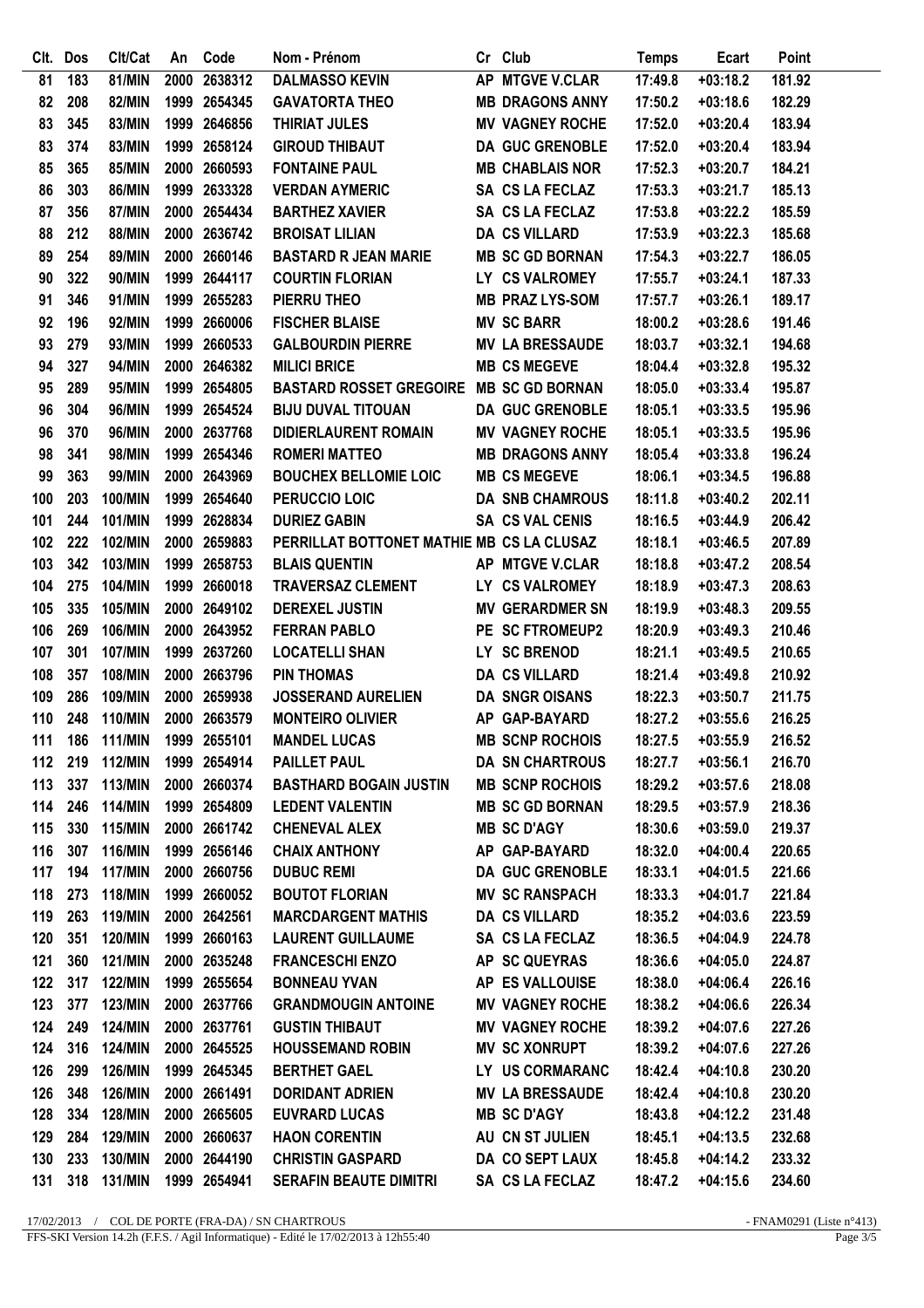|     | Clt. Dos | Clt/Cat        | An   | Code         | Nom - Prénom                 | Cr Club                | <b>Temps</b> | Ecart      | Point  |
|-----|----------|----------------|------|--------------|------------------------------|------------------------|--------------|------------|--------|
| 132 | 293      | 132/MIN        | 2000 | 2659925      | <b>BROUTIER REMI</b>         | <b>SA BAUGES S.N</b>   | 18:48.9      | $+04:17.3$ | 236.16 |
| 133 | 223      | 133/MIN        |      | 1999 2649631 | <b>WYSOCKA THEO</b>          | <b>SA BAUGES S.N</b>   | 18:49.0      | $+04:17.4$ | 236.26 |
| 133 | 306      | 133/MIN        |      | 1999 2660695 | POBELLE ARTHUR               | <b>MJ OLYMP MT DOR</b> | 18:49.0      | $+04:17.4$ | 236.26 |
| 135 | 311      | 135/MIN        |      | 2000 2664545 | <b>CAPPOEN FELIX</b>         | <b>DA VERCORS SKF</b>  | 18:52.8      | $+04:21.2$ | 239.74 |
| 135 | 379      | 135/MIN        |      | 2000 2644230 | <b>MONIER ETIENNE</b>        | SA CS LA FECLAZ        | 18:52.8      | $+04:21.2$ | 239.74 |
| 137 | 326      | <b>137/MIN</b> |      | 2000 2638170 | <b>SOUVY MAXIME</b>          | <b>SA SC CHAMPAGNY</b> | 18:56.1      | $+04:24.5$ | 242.77 |
| 138 | 188      | 138/MIN        |      | 2000 2665305 | <b>CHOUPIN DONATIEN</b>      | <b>SA BAUGES S.N</b>   | 19:00.2      | $+04:28.6$ | 246.54 |
| 139 | 376      | 139/MIN        |      | 2000 2649113 | <b>HIRSCHAUER MALO</b>       | <b>DA SN CHARTROUS</b> | 19:02.3      | $+04:30.7$ | 248.46 |
| 140 | 380      | 140/MIN        |      | 2000 2649629 | <b>DAVID TEOPHIN</b>         | <b>SA BAUGES S.N</b>   | 19:03.0      | $+04:31.4$ | 249.11 |
| 141 | 287      | <b>141/MIN</b> |      | 2000 2656884 | PEYRACHE DONOVAN             | <b>MJ SC LESFOURGS</b> | 19:03.1      | $+04:31.5$ | 249.20 |
| 142 | 239      | <b>142/MIN</b> |      | 2000 2664087 | <b>MERLHIOT MANOLO</b>       | AP MTGVE V.CLAR        | 19:04.7      | $+04:33.1$ | 250.67 |
| 143 | 355      | 143/MIN        |      | 1999 2660419 | <b>SCHNEIDER NOE</b>         | <b>MV SC RANSPACH</b>  | 19:05.2      | $+04:33.6$ | 251.12 |
| 144 | 339      | <b>144/MIN</b> |      | 1999 2639237 | PIERREL THIBAUT              | <b>MV LA BRESSAUDE</b> | 19:09.4      | $+04:37.8$ | 254.98 |
| 145 | 362      | <b>145/MIN</b> |      | 2000 2639333 | <b>BOYER THEO</b>            | <b>SA ES BESSANS</b>   | 19:09.7      | $+04:38.1$ | 255.25 |
| 146 | 309      | 146/MIN        |      | 2000 2645317 | <b>MONNARD YAEL</b>          | <b>MB SC CONTAMINE</b> | 19:11.3      | $+04:39.7$ | 256.72 |
| 147 | 283      | <b>147/MIN</b> |      | 2000 2660683 | <b>GENNARO MATHIS</b>        | <b>DA SNB CHAMROUS</b> | 19:14.9      | $+04:43.3$ | 260.03 |
| 148 | 350      | <b>148/MIN</b> |      | 2000 2646605 | <b>JANIN HUGO</b>            | SA CS LA FECLAZ        | 19:19.8      | $+04:48.2$ | 264.53 |
| 149 | 321      | 149/MIN        |      | 1999 2648424 | <b>JANVIER LOIS</b>          | <b>MJ HT JURA SKI</b>  | 19:23.5      | $+04:51.9$ | 267.92 |
| 150 | 343      | 150/MIN        |      | 2000 2665657 | <b>LAMOUREUX VICTOR</b>      | <b>MV SC BARR</b>      | 19:23.9      | $+04:52.3$ | 268.29 |
| 151 | 221      | 151/MIN        |      | 2000 2643939 | <b>LAUDE EMILIEN</b>         | <b>DA SA MEAUDRAIS</b> | 19:25.3      | $+04:53.7$ | 269.57 |
| 151 | 260      | <b>151/MIN</b> | 1999 | 2660009      | <b>SELTZ BENJAMIN</b>        | <b>MV SC BARR</b>      | 19:25.3      | $+04:53.7$ | 269.57 |
| 153 | 313      | 153/MIN        |      | 2000 2666793 | <b>JOLY QUENTIN</b>          | <b>MJ HT JURA SKI</b>  | 19:26.0      | $+04:54.4$ | 270.22 |
| 154 | 234      | <b>154/MIN</b> |      | 2000 2643646 | <b>FARET SOPHIANE</b>        | <b>DA CS VILLARD</b>   | 19:26.5      | $+04:54.9$ | 270.67 |
| 155 | 224      | 155/MIN        | 2000 | 2667210      | <b>MICHAUD SIMON</b>         | <b>MJ HT JURA SKI</b>  | 19:28.5      | $+04:56.9$ | 272.51 |
| 156 | 338      | 156/MIN        |      | 2000 2642590 | <b>GLASER ADRIEN</b>         | DA US AUTRANNAI        | 19:33.4      | $+05:01.8$ | 277.01 |
| 157 | 290      | <b>157/MIN</b> |      | 1999 2656147 | <b>OLANDA DORIAN</b>         | AP GAP-BAYARD          | 19:38.6      | $+05:07.0$ | 281.78 |
| 158 | 331      | 158/MIN        |      | 2000 2665142 | <b>JUDIC LUCAS</b>           | PE SC FTROMEUP2        | 19:43.0      | $+05:11.4$ | 285.82 |
| 159 | 225      | 159/MIN        |      | 2000 2655172 | <b>SARRAT TEO</b>            | <b>SA SC BOZEL</b>     | 19:44.0      | $+05:12.4$ | 286.74 |
| 160 | 315      | 160/MIN        |      | 2000 2656886 | <b>WEIDMANN EVAN</b>         | AP LES TROLLS          | 19:45.1      | $+05:13.5$ | 287.75 |
| 161 | 308      | 161/MIN        |      | 2000 2661746 | <b>ARRAMBIDE MAXIME</b>      | <b>MB SC D'AGY</b>     | 19:45.6      | $+05:14.0$ | 288.21 |
| 162 | 190      | <b>162/MIN</b> |      | 1999 2660161 | <b>ZAMBAUX THEO</b>          | <b>MJ OLYMP MT DOR</b> | 19:52.2      | $+05:20.6$ | 294.26 |
| 163 | 220      | 163/MIN        |      | 2000 2659946 | <b>ROMO DUPONT KELIAN</b>    | DA SNGR OISANS         | 19:55.3      | $+05:23.7$ | 297.11 |
| 164 | 230      | <b>164/MIN</b> |      | 2000 2660257 | <b>SIONNET EMILE</b>         | AP SERRE CHEVAL        | 19:58.9      | $+05:27.3$ | 300.41 |
| 165 | 182      | <b>165/MIN</b> |      | 2000 2652969 | <b>DAUTRICHE QUENTIN</b>     | SA CS LA FECLAZ        | 19:59.1      | $+05:27.5$ | 300.60 |
| 166 | 251      | 166/MIN        |      | 2000 2647369 | <b>ROMIEU LOUIS</b>          | AU SCP MEZENC          | 20:01.1      | $+05:29.5$ | 302.43 |
| 167 | 272      | <b>167/MIN</b> |      | 2000 2632500 | <b>PONCEOT LUC</b>           | <b>MV SC XONRUPT</b>   | 20:07.6      | $+05:36.0$ | 308.40 |
| 168 | 257      | 168/MIN        |      | 2000 2645024 | <b>HARDELIN RAPHAEL</b>      | PE SC FTROMEUP2        | 20:07.8      | $+05:36.2$ | 308.58 |
| 169 | 218      | 169/MIN        |      | 2000 2652951 | <b>GRASSET CONSTANTIN</b>    | <b>DA SN CHARTROUS</b> | 20:08.5      | $+05:36.9$ | 309.22 |
| 170 | 245      | 170/MIN        |      | 1999 2655419 | <b>LACHAIZE HUGO</b>         | AU SC DE BESSE         | 20:08.6      | $+05:37.0$ | 309.32 |
| 171 | 274      | <b>171/MIN</b> |      | 2000 2664536 | <b>GERIN JEAN DAVID</b>      | AP GAP-BAYARD          | 20:11.0      | $+05:39.4$ | 311.52 |
| 172 | 372      | <b>172/MIN</b> |      | 2000 2666310 | <b>RODRIGUEZ DORIAN</b>      | PE SC BEILLE           | 20:12.6      | $+05:41.0$ | 312.99 |
| 173 | 237      | 173/MIN        |      | 1999 2634433 | <b>VURLI MAXIME</b>          | <b>MB SC D'AGY</b>     | 20:13.3      | $+05:41.7$ | 313.63 |
| 174 | 358      | <b>174/MIN</b> |      | 2000 2646690 | <b>LOVERA VICTOR</b>         | <b>DA SN CHARTROUS</b> | 20:17.6      | $+05:46.0$ | 317.58 |
| 175 | 243      | <b>175/MIN</b> |      | 2000 2654581 | <b>COLLOMBET LOIC</b>        | <b>DA SN CHARTROUS</b> | 20:21.1      | $+05:49.5$ | 320.79 |
| 176 | 285      | 176/MIN        |      | 2000 2655432 | <b>FRAYSSE ANTOINE</b>       | LY CS VALROMEY         | 20:26.6      | $+05:55.0$ | 325.84 |
| 177 | 369      | <b>177/MIN</b> |      | 2000 2655188 | <b>GAUMER VICTOR</b>         | <b>SA BAUGES S.N</b>   | 20:30.7      | $+05:59.1$ | 329.60 |
| 178 | 292      | <b>178/MIN</b> |      | 1999 2659893 | <b>DUNY JIMMY</b>            | AU CN ST JULIEN        | 20:34.7      | $+06:03.1$ | 333.27 |
| 179 | 250      | 179/MIN        |      | 2000 2660758 | <b>GILLIOT BASTIEN</b>       | <b>DA GUC GRENOBLE</b> | 20:38.7      | $+06:07.1$ | 336.94 |
| 180 | 226      | 180/MIN        |      | 2000 2638171 | <b>JAUBERTIE PAJOT NIELS</b> | <b>SA SC CHAMPAGNY</b> | 20:39.9      | $+06:08.3$ | 338.04 |
| 181 | 265      | <b>181/MIN</b> |      | 1999 2662672 | <b>GEORGE MERLIN</b>         | PE SC BEILLE           | 20:40.5      | $+06:08.9$ | 338.60 |
| 182 | 323      | <b>182/MIN</b> |      | 2000 2665425 | <b>SICOT LEON</b>            | SA BAUGES S.N          | 20:58.6      | $+06:27.0$ | 355.21 |
|     |          |                |      |              |                              |                        |              |            |        |

 $17/02/2013$  / COL DE PORTE (FRA-DA) / SN CHARTROUS FFS-SKI Version 14.2h (F.F.S. / Agil Informatique) - Edité le 17/02/2013 à 12h55:40

- FNAM0291 (Liste n°413)<br>Page  $4/5$